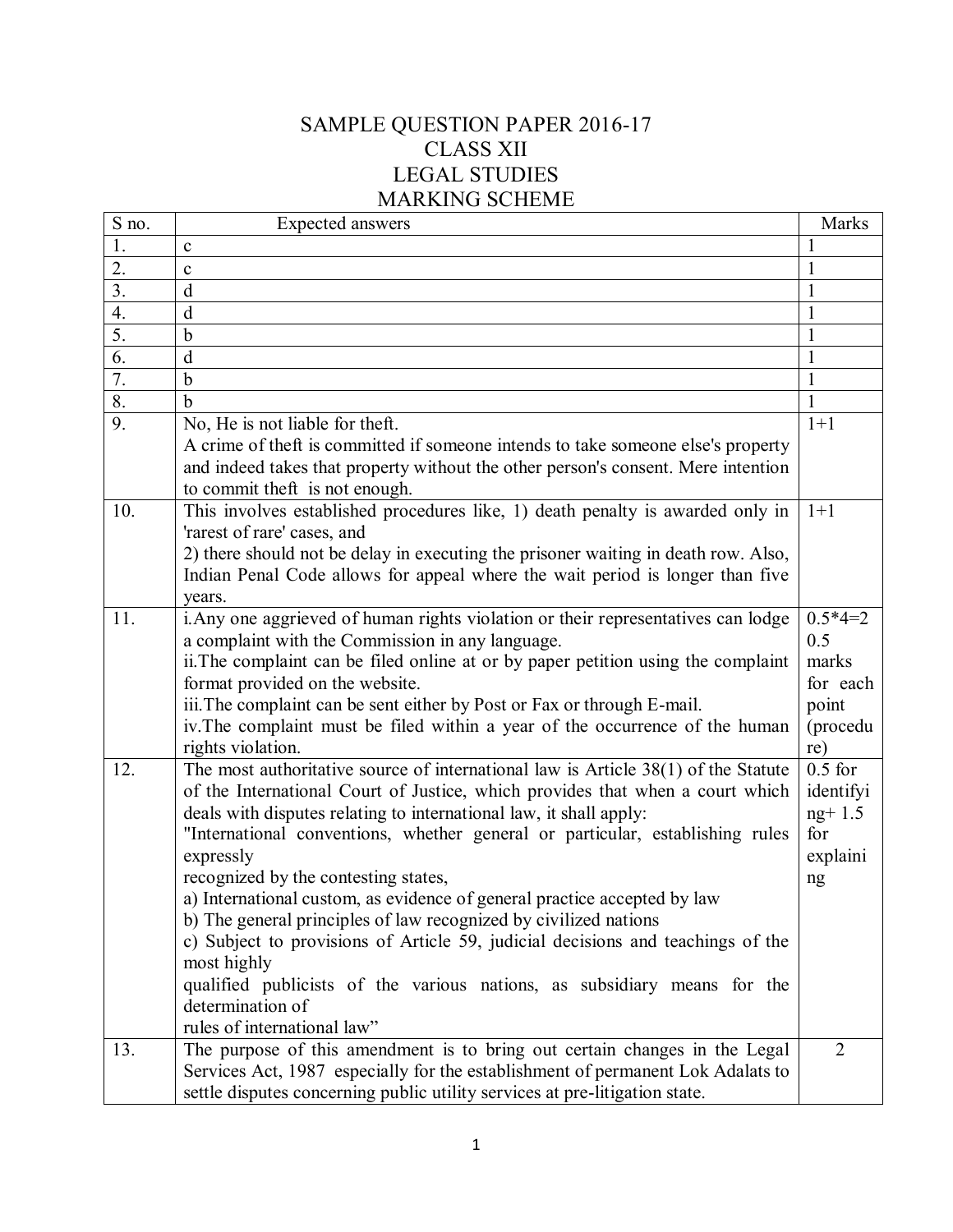| 14. | The Vienna Declaration and Programme of Action                                                                                                          | $1+1=2$              |
|-----|---------------------------------------------------------------------------------------------------------------------------------------------------------|----------------------|
|     | (1993).                                                                                                                                                 |                      |
|     | This led to the creation of the post of the UN High                                                                                                     |                      |
|     | Commissioner for Human rights who would principally be responsible for UN<br>human rights activities. The High Commissioner can make recommendations to |                      |
|     | other UN bodies and can also coordinate between them.                                                                                                   |                      |
| 15. | Firstly, Judiciary's independence is linked to its role as the watch-dog in a                                                                           | mark<br>$\mathbf{1}$ |
|     | democracy. It monitors and maintains the checks and balances over the other                                                                             | for each             |
|     | arms of the government. Thus judiciary emerges as a mediator when any organ                                                                             | correct              |
|     | of the government exercises 'excess power' which tends to violate the larger                                                                            | point.               |
|     | societal or individual interest.                                                                                                                        |                      |
|     |                                                                                                                                                         |                      |
|     | Second, in-order to ensure that constitutionally guaranteed freedoms such as                                                                            |                      |
|     | freedom to speak in public or peacefully assemble, are interpreted as per the true                                                                      |                      |
|     | constitutional philosophy, judiciary has been kept free from any external                                                                               |                      |
|     | pressures.                                                                                                                                              |                      |
|     |                                                                                                                                                         |                      |
|     | Third, Judiciary acts as a guardian of fundamental rights which are                                                                                     |                      |
|     | constitutionally                                                                                                                                        |                      |
|     | granted to every citizen in India. Independence of judiciary was carved out                                                                             |                      |
|     | during the formation of Indian Constitution as India was transitioning from a                                                                           |                      |
|     | feudal to a democratic order.                                                                                                                           |                      |
|     | Fourth, In the domain of criminal law as well, independence of judiciary is                                                                             |                      |
|     | linked to the granting of a fair trial to the accused. This becomes extremely                                                                           |                      |
|     | important even when the                                                                                                                                 |                      |
|     | accused are foreign nationals or persons who have committed crimes against the                                                                          |                      |
|     | state,                                                                                                                                                  |                      |
|     | e.g. terrorists.                                                                                                                                        |                      |
| 16. | a. The institution of Lok Adalat in India, as the very name suggests, means,                                                                            | $1+1+1+$             |
|     | People's Court."Lok" stands for "people" and the term "Adalat"                                                                                          | $1 = 4$              |
|     | means court.                                                                                                                                            |                      |
|     | b. mediation, negotiation or through arbitral process                                                                                                   |                      |
|     | c. The evolution of movement called Lok Adalat was a part of the strategy to                                                                            |                      |
|     | relieve heavy burden on the Courts with pending cases and to give relief to the                                                                         |                      |
|     | litigants who were in a queue to get justice.                                                                                                           |                      |
|     | Values: fairness, voluntariness, neighbourliness, transparency, efficiency                                                                              |                      |
|     | and lack of animosity                                                                                                                                   |                      |
| 17. | Part IV( $\overline{A}$ ) – Article 51A of the Constitution prescribes fundamental duties of                                                            | $1 + 3$              |
|     | every citizen. In that, certain conduct and behavior are expected of the citizens.                                                                      |                      |
|     | The salient features of fundamental duties are given below.                                                                                             |                      |
|     | • The fundamental duties cannot be enforced in a court of law for violation of                                                                          |                      |
|     | the duties, and no one can be punished for the violation.                                                                                               |                      |
|     | • Fundamental duties contain standards to be followed by the citizens.<br>• They remind citizens not to behave irresponsibly but help building a free,  |                      |
|     | democratic and strong society.                                                                                                                          |                      |
|     |                                                                                                                                                         |                      |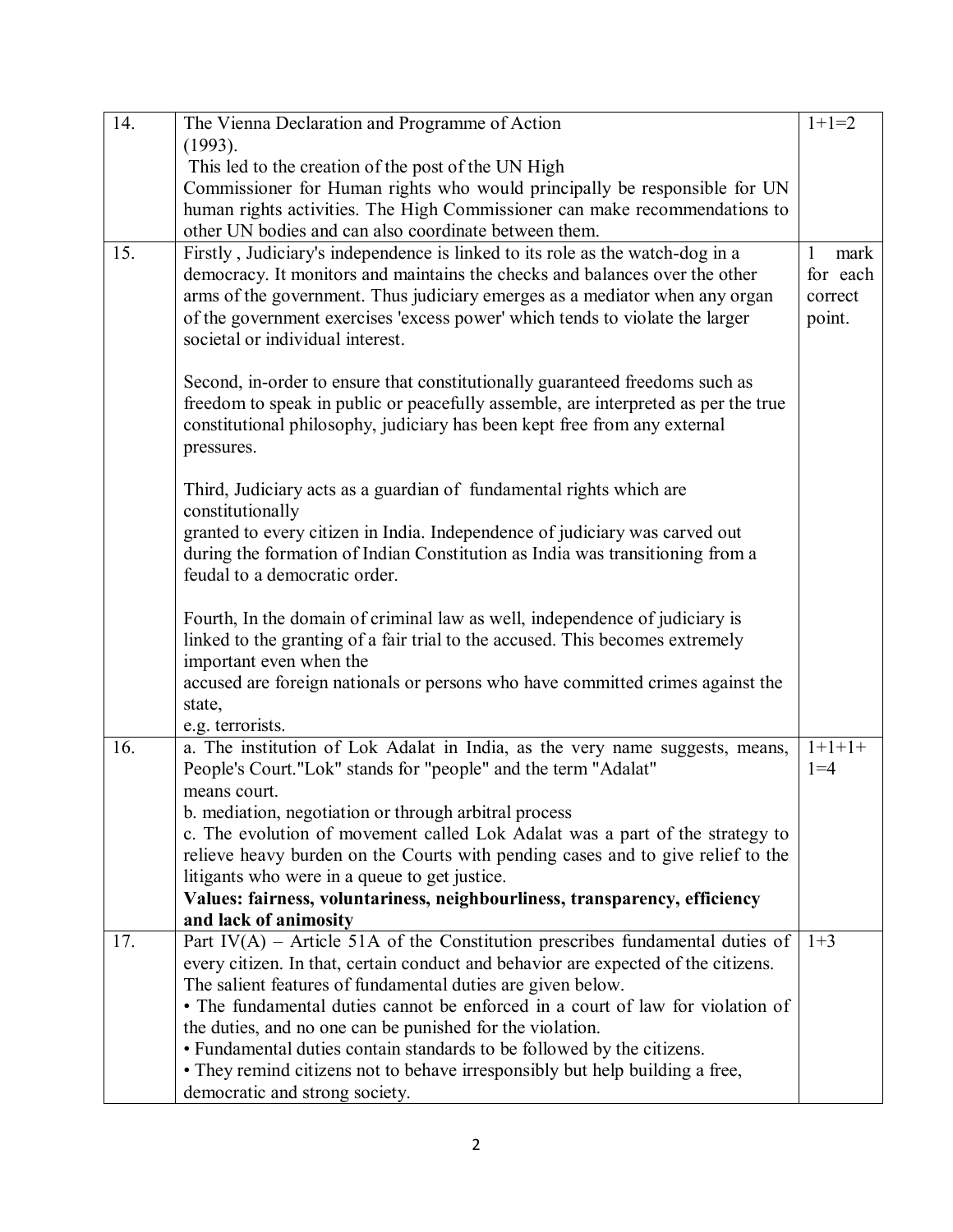| 18. | i. The Act recognizes only one class of practitioners, that is, Advocates. An                                                                       | $2+2$    |
|-----|-----------------------------------------------------------------------------------------------------------------------------------------------------|----------|
|     | Advocate on the State Rolls is entitled to practice as of right before any tribunal,                                                                |          |
|     | or authority of India, or any court including the Supreme Court. Advocates have                                                                     |          |
|     | been classified as Senior Advocates and other Advocates. The designation of an                                                                      |          |
|     | Advocate as a Senior Advocate is the responsibility of the Supreme Court or                                                                         |          |
|     | High Court based on the ability, experience and standing in the Bar of the                                                                          |          |
|     | Advocate in question. In 1977, the provisions relating to dual system (Advocates                                                                    |          |
|     | and Attorneys) in the Bombay and Calcutta High Courts were deleted. Any                                                                             |          |
|     | advocate enrolled in the State Rolls is entitled to practice in the Supreme Court.                                                                  |          |
|     | The Advocate- on- Record (AOR) is another category of Advocate in the                                                                               |          |
|     | Supreme Court. To be able to become an Advocate on Record, an advocate must                                                                         |          |
|     | practice as an advocate for four years, train with a senior AOR for one year, then                                                                  |          |
|     | appear for an examination conducted by the Supreme Court. An AOR must also                                                                          |          |
|     | have an office in Delhi within 16kms from the Court and must appoint a                                                                              |          |
|     | registered clerk.                                                                                                                                   |          |
|     |                                                                                                                                                     |          |
|     | ii. In order to be eligible for enrolment, an Advocate must be: a citizen of India,                                                                 |          |
|     | at least 21 years of age and must have an LLB degree from an Indian University.                                                                     |          |
|     | A foreign national may be enrolled on a reciprocal basis with the country of his                                                                    |          |
|     | citizenship, and his foreign degree may be recognized by the Council for the                                                                        |          |
|     | purpose. In the absence of such reciprocity, foreign nationals cannot practice law                                                                  |          |
|     | in India. The Council has released a list of foreign degrees that it recognizes.                                                                    |          |
|     | There is an additional requirement of an All India Bar Examination since 2010,<br>which Advocates must clear in order to be able to start practice. |          |
|     |                                                                                                                                                     |          |
| 19. | According to the principle of Doctrine of Election [Section 35 of the TPA], a                                                                       | $1+1+1+$ |
|     | party to the transfer cannot accept as well as reject in a single transaction. In                                                                   | $1 = 4$  |
|     | other words, while claiming advantage of an instrument, the burden of the                                                                           |          |
|     | instrument should also be accepted.                                                                                                                 |          |
|     | If a person to the transfer gets two selections (a benefit and a burden), then he                                                                   |          |
|     | has to accept both the benefit and the burden or none. He cannot accept the                                                                         |          |
|     | benefit and reject the burden in a single transaction.                                                                                              |          |
|     | Affect: No right to coice. Either accept full or reject full.                                                                                       |          |
|     | The Doctrine of lis pendens emerged from the Latin maxim 'ut lite pendent nihil                                                                     |          |
|     | innoveteur' meaning 'nothing new should be introduced in a pending litigation'.                                                                     |          |
|     | When a suit or litigation is pending on an immovable property, then that                                                                            |          |
|     | immovable property cannot be transferred.                                                                                                           |          |
|     | Affect: possession cannot be transferred;                                                                                                           |          |
| 20. | Keshvananda Bharathi case gave the doctrine of 'Basic Structure' and limited                                                                        | mark     |
|     | the power of the legislature to amend the constitution.                                                                                             | for      |
|     |                                                                                                                                                     | answeri  |
|     |                                                                                                                                                     | ng why.  |
|     |                                                                                                                                                     | 1 mark   |
|     |                                                                                                                                                     | each for |
|     |                                                                                                                                                     | two      |
|     |                                                                                                                                                     | points   |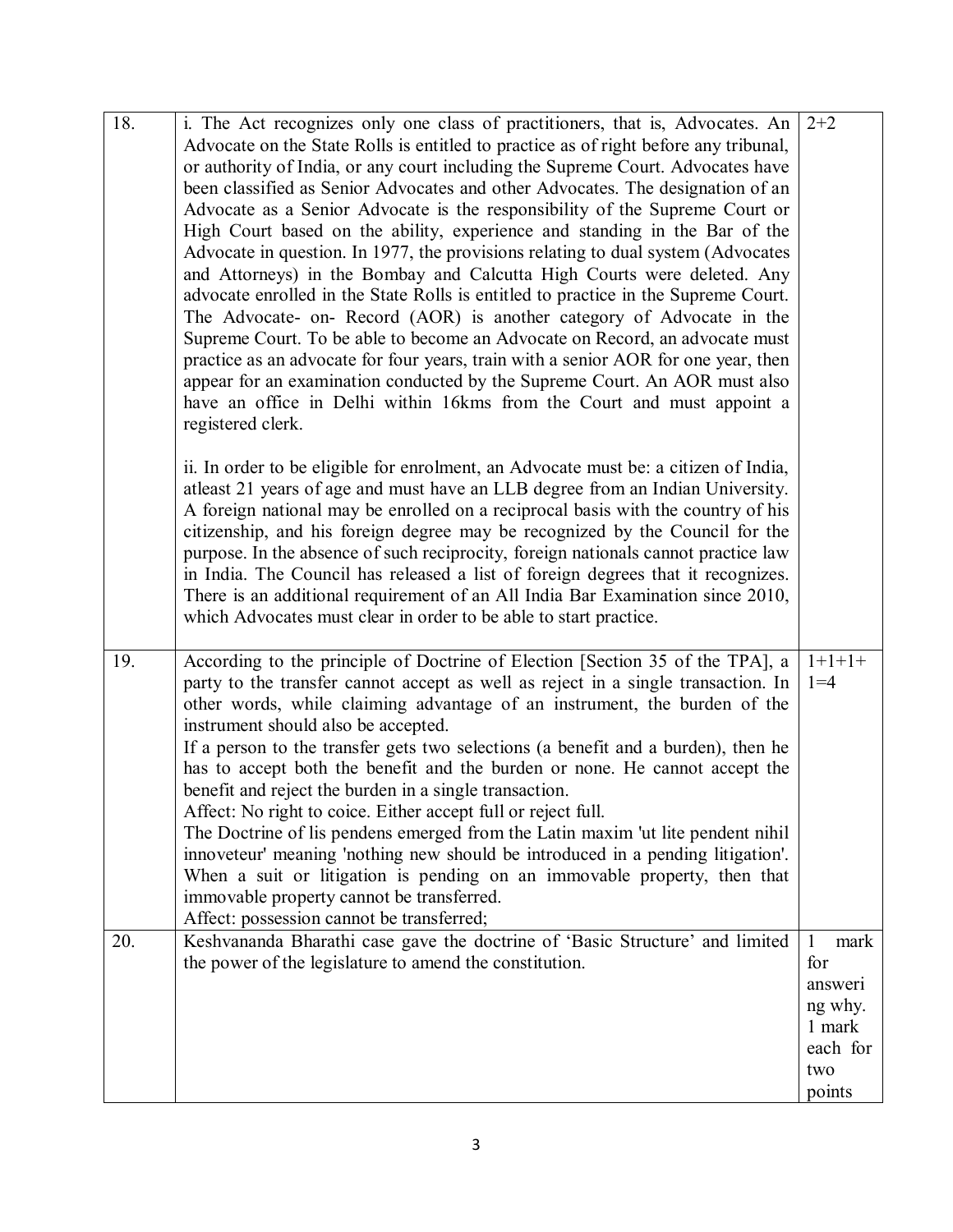|     |                                                                                                                 | discusse |
|-----|-----------------------------------------------------------------------------------------------------------------|----------|
|     |                                                                                                                 | d in the |
|     |                                                                                                                 | case.    |
|     |                                                                                                                 | 1 mark   |
|     |                                                                                                                 | for the  |
|     |                                                                                                                 | impact.  |
| 21. | Lokpal and Lokayukta were given formal recognition by the passing of The                                        | 4 marks  |
|     | Lokpal and Lokayukta Act, 2013.                                                                                 |          |
|     | The Act applies to the public servants in and outside India. It is important to note                            |          |
|     | that the Act includes in its purview even the current and ex-prime ministers of                                 |          |
|     | India except in matters pertaining to international relations, external and                                     |          |
|     | internal security, public order, atomic energy and space. According to the Act,<br>the Lokpal shall consist of: |          |
|     | • A chairperson who has been a Chief Justice of India or is or has been a Judge                                 |          |
|     | of the Supreme Court or is an eminent judicial member of impeccable integrity                                   |          |
|     | and outstanding ability having special knowledge and expertise of not less than                                 |          |
|     | 25 years in matters relating to anti-corruption policy, public administration,<br>vigilance or finance.         |          |
|     | • Further, the total members of Lokpal shall not exceed 8, out of whom 50%                                      |          |
|     | shall be Judicial Members.                                                                                      |          |
|     | Besides the Prime Minister, it brings within its purview any person who is or has                               |          |
|     | been a Minister of the Union and any person who is or has been a Member of                                      |          |
|     | either Houseof Parliament. The Lokpal shall not inquire into any matter involved                                |          |
|     | in, or arising from, or connected with, any such allegation of corruption against<br>any Member of              |          |
|     | either House of Parliament in respect of anything said or a vote given by him/her                               |          |
|     | in Parliament or any committee thereof covered under the provisions contained                                   |          |
|     | in clause (2) of Article 105 of the Constitution.                                                               |          |
| 22. | A. The principle of equality means that one uniform law cannot be applied to all                                |          |
|     | equally as some may not be similarly placed as others. So 'equality' treats equals                              |          |
|     | similarly and unequals differently.                                                                             |          |
|     | a. equality- to check child marriages                                                                           |          |
|     | b. against equality principle.                                                                                  |          |
|     | B. Article 15 is based on the equality principle. It prohibits State from                                       |          |
|     | discriminating anyone based on grounds of religion, race, caste, sex or place of                                |          |
|     | birth.                                                                                                          |          |
|     | Article 16 is also based on the equality principle of Article 14. It provides for                               |          |
|     | equality of opportunity in matters of public or State employment and bars any                                   |          |
|     | discrimination to any citizen on grounds of religion, race, caste, sex, descent,                                |          |
|     | place of birth, or residence.                                                                                   |          |
|     | Under Article 17 "Untouchability" is abolished and its practice in any form is                                  |          |
|     | forbidden. This article can be enforced against both the State as well as private                               |          |
|     | individuals and the offence                                                                                     |          |
|     | is punishable in accordance with special laws like the Protection of Civil Rights                               |          |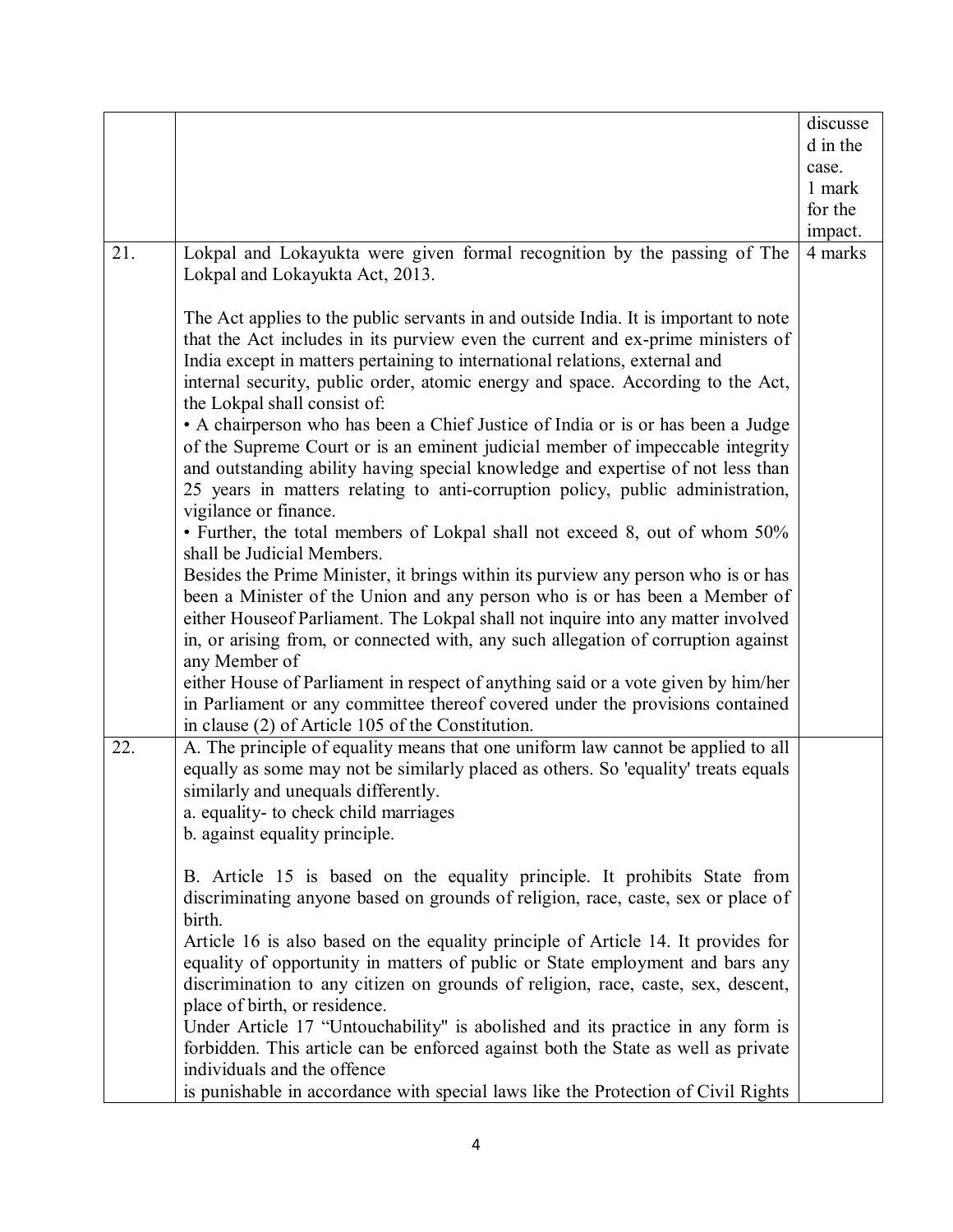|     | Act, 1955 and the Scheduled Caste and Scheduled Tribe (Prevention                                                                                                                                                                                                                                                                                                                                                                                                                                                                                                                                                                                                                                                                                                                                                                                                                                                                                                                                                                                                                                                                                                                                             |         |
|-----|---------------------------------------------------------------------------------------------------------------------------------------------------------------------------------------------------------------------------------------------------------------------------------------------------------------------------------------------------------------------------------------------------------------------------------------------------------------------------------------------------------------------------------------------------------------------------------------------------------------------------------------------------------------------------------------------------------------------------------------------------------------------------------------------------------------------------------------------------------------------------------------------------------------------------------------------------------------------------------------------------------------------------------------------------------------------------------------------------------------------------------------------------------------------------------------------------------------|---------|
|     | of Atrocities) Act, 1989.                                                                                                                                                                                                                                                                                                                                                                                                                                                                                                                                                                                                                                                                                                                                                                                                                                                                                                                                                                                                                                                                                                                                                                                     |         |
| 23. | a. The legal services institution is vested with the authority to invite applications<br>from legal practitioners with requisite professional experience to indicate the<br>types of cases as they may be entrusted with. The panel shall be prepared by the<br>Executive Chairman of the legal service institution in consultation with the<br>Attorney-General (for Supreme Court), Advocate-General (for High Courts),<br>Government pleader (for districts/Taluks) and the Bar Association President.<br>The legal practitioner shall have three years or more of experience at the bar for<br>being considered for empanelment. The personal traits like competence,<br>integrity, suitability and experience shall be given due consideration. Separate<br>panels shall be maintained for different types of cases. The Regulations also<br>provide for retainer lawyers. The Panel has to be reconstituted every three years<br>without disturbing the work of panel lawyers already representing on-going<br>cases. In such cases where the panel lawyer wishes to withdraw from a case<br>entrusted to him shall communicate this to the Member Secretary and the latter<br>may permit him to do so. | $3 + 2$ |
|     | b. The panel lawyer is barred from taking any fee, remuneration or other<br>valuable consideration from any person for whom legal services are rendered<br>under the Regulation or Act. The panel lawyer may be withdrawn from a case or<br>his name removed from the panel on account of nonperformance of duties<br>satisfactorily or for actions against the object and purpose of the Act or<br>Regulations.                                                                                                                                                                                                                                                                                                                                                                                                                                                                                                                                                                                                                                                                                                                                                                                              |         |
| 24. | 1923: Barristers of England had come to occupy a predominant position in the<br>legal profession. The Government of India in 1923 appointed the Indian Bar<br>Committee, popularly known as the Chamier Committee to address the existing<br>disparities in the Legal profession The Committee in its report stated that it was<br>not practical at that time to organize the Bar on an all-India basis. However, the<br>Committee suggested the establishment of Bar Council for each of the High<br>Courts. The Committee suggested that a Bar Council should have power to make<br>rules in matters such as qualifications and admission of persons to be Advocates<br>of the concerned High Court, legal education, discipline and professional<br>conduct of Advocates, terms on which Advocates of another High Court could<br>appear occasionally in the concerned High Court or any other matter prescribed<br>by the High Court.                                                                                                                                                                                                                                                                     |         |
|     | • 1926: Giving effect to the Chamier Committee recommendations, the Central<br>Legislature enacted the Indian Bar Councils Act, 1926. The Act was to provide<br>for the constitution and incorporation of Bar Councils, to confer powers and<br>impose duties on the Bar Councils and to consolidate the regulations pertaining<br>to the legal profession. The Bar Councils could, with the consent of the High<br>Court, make rules for: a) the rights and duties of Advocates of High Court and<br>professional conduct; and b) legal education and examinations.                                                                                                                                                                                                                                                                                                                                                                                                                                                                                                                                                                                                                                          |         |
|     | Advovates Act, 1961 The Advocates Act also established an All India Bar                                                                                                                                                                                                                                                                                                                                                                                                                                                                                                                                                                                                                                                                                                                                                                                                                                                                                                                                                                                                                                                                                                                                       |         |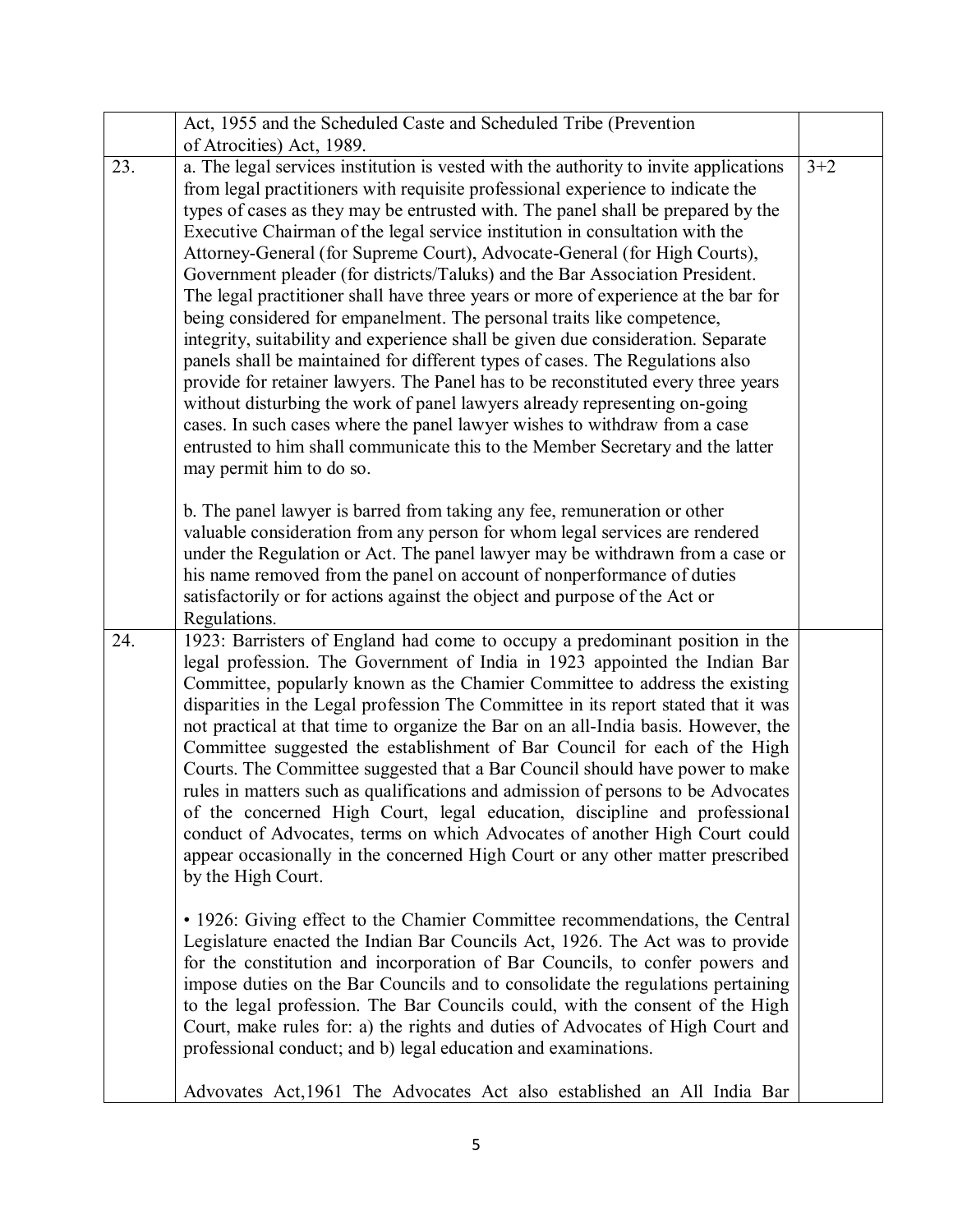|     |                                                                                                                                                         | Council for the first time, with the Attorney-General and Solicitor General of<br>India as ex- officio members of the Bar Council. The All India Bar Council has |          |
|-----|---------------------------------------------------------------------------------------------------------------------------------------------------------|------------------------------------------------------------------------------------------------------------------------------------------------------------------|----------|
|     | one member elected to it by each State Bar Council and it elects its own<br>Chairman and Vice Chairman. The Act has created a State Bar Council in each |                                                                                                                                                                  |          |
|     | State with the Advocate General of the State as an ex- officio member, and 15-                                                                          |                                                                                                                                                                  |          |
|     | 25 Advocates elected for a period of five years. The State Council's main The                                                                           |                                                                                                                                                                  |          |
|     |                                                                                                                                                         | Advocates Act, 1961 functions include: admitting law graduates on its Roll,                                                                                      |          |
|     |                                                                                                                                                         | determining cases of misconduct against Advocates on the Roll and organizing                                                                                     |          |
|     |                                                                                                                                                         | legal aid, among other functions. Application for enrolment is therefore made to                                                                                 |          |
|     | the State Bar Council. The Bar Council of India regulates the content, syllabus,                                                                        |                                                                                                                                                                  |          |
|     |                                                                                                                                                         | duration of the law degree, subject to which every University can lay down its                                                                                   |          |
|     | own provisions. The Council has a Legal Education Committee for this purpose.                                                                           |                                                                                                                                                                  |          |
|     |                                                                                                                                                         | State Council rules need to be approved by the Bar Council, however the Central                                                                                  |          |
|     | Government has overriding power to make rules.                                                                                                          |                                                                                                                                                                  |          |
| 25. | Division of Power                                                                                                                                       | Separation of Power                                                                                                                                              | 2 marks  |
|     | Law making authority distributed                                                                                                                        | The<br>organs of the government                                                                                                                                  | for each |
|     | between the state and center                                                                                                                            | executive, legislature and judiciary,                                                                                                                            | correct  |
|     |                                                                                                                                                         | work without interference of each                                                                                                                                | differen |
|     |                                                                                                                                                         | other                                                                                                                                                            | ce       |
|     |                                                                                                                                                         |                                                                                                                                                                  |          |
|     | Writ of prohibition                                                                                                                                     | writ of certiorari                                                                                                                                               |          |
|     | to prevent a subordinate court from                                                                                                                     | to remove a case from a subordinate                                                                                                                              |          |
|     | continuing on a case                                                                                                                                    | court and get the proceedings before                                                                                                                             |          |
|     |                                                                                                                                                         | it.                                                                                                                                                              |          |
|     | Public Interest litigation                                                                                                                              | writ jurisdiction                                                                                                                                                |          |
|     | SAL or PIL is for group rights                                                                                                                          | Writ Jurisdiction is for individual                                                                                                                              |          |
|     |                                                                                                                                                         | rights when a fundamental right has                                                                                                                              |          |
|     |                                                                                                                                                         | been taken away by the State.                                                                                                                                    |          |
| 26. | Yes, liable for strict liability.                                                                                                                       |                                                                                                                                                                  |          |
|     |                                                                                                                                                         | Strict liability torts do not care about the intention or carelessness of the                                                                                    |          |
|     |                                                                                                                                                         | defendant when the defendant caused the injury. The claimant does not have to                                                                                    |          |
|     |                                                                                                                                                         | establish any sort of or level of blame attributable to the defendant based on the                                                                               |          |
|     |                                                                                                                                                         | intention or the degree of carelessness. Strict liability is available in a very                                                                                 |          |
|     |                                                                                                                                                         | limited context. For example, where the defendant's animals may cause an injury                                                                                  |          |
|     |                                                                                                                                                         | to the claimant or where the defendant is involved in an unusually hazardous                                                                                     |          |
|     | activity like blasting dynamite.                                                                                                                        |                                                                                                                                                                  |          |
|     |                                                                                                                                                         | The general rule with respect to ultra-hazardous activity is that when the                                                                                       |          |
|     |                                                                                                                                                         | defendant carries out or keeps an unusually hazardous situation or activity on his                                                                               |          |
|     |                                                                                                                                                         | or her building or involves in an activity that offers an inevitable danger of                                                                                   |          |
|     | injury to the claimant or his or her property, the defendant could be responsible                                                                       |                                                                                                                                                                  |          |
|     | for the damage caused even if the defendant has exercised reasonable care to                                                                            |                                                                                                                                                                  |          |
|     | prevent the harm.                                                                                                                                       |                                                                                                                                                                  |          |
|     | In India, a related principle of Absolute Liability was introduced by the Supreme                                                                       |                                                                                                                                                                  |          |
|     |                                                                                                                                                         | Court in the aftermath of the two instances of gas leaks from factories injuring                                                                                 |          |
|     | many.                                                                                                                                                   |                                                                                                                                                                  |          |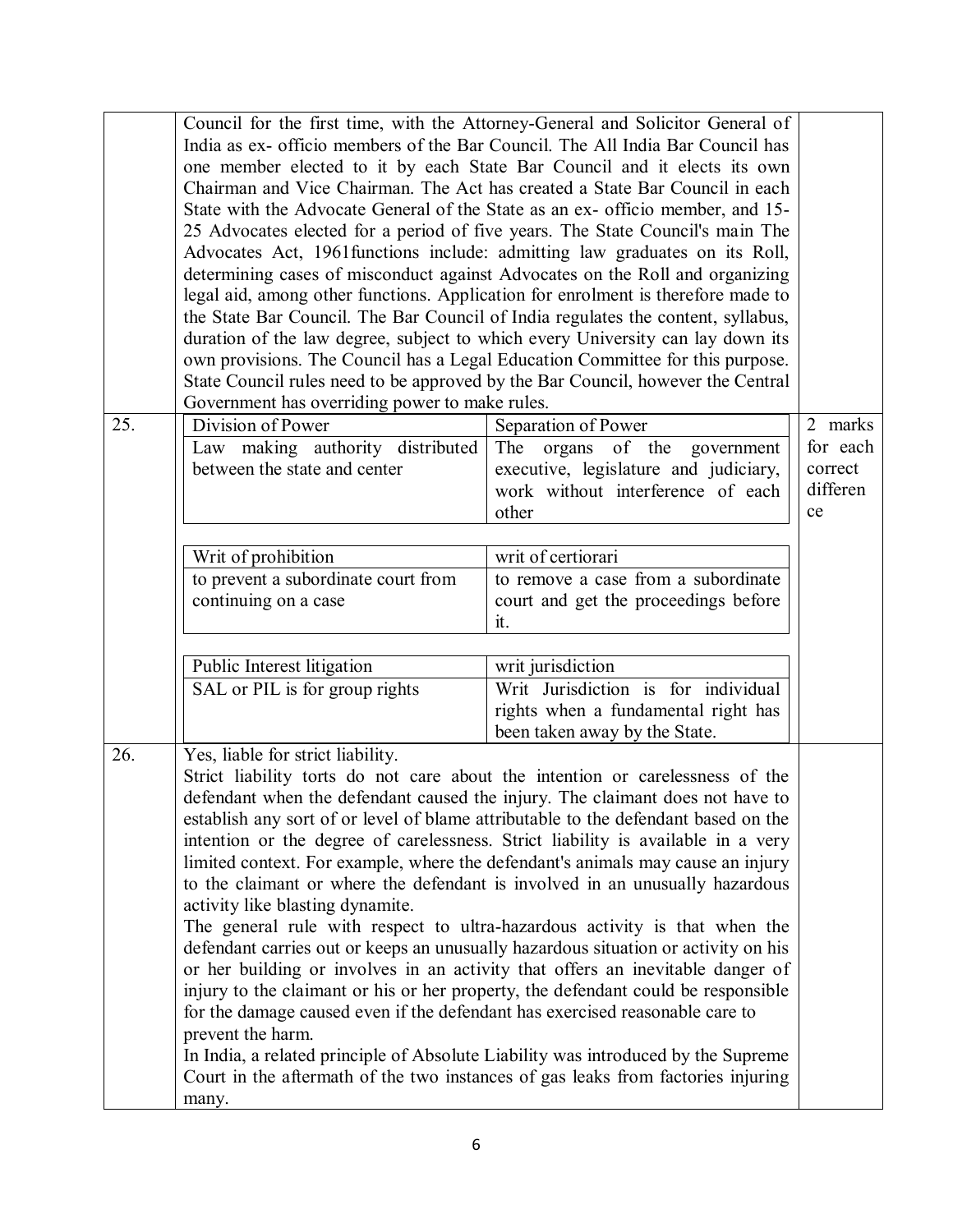| 27. | Mediation is a method of ADR in which parties appoint a neutral third party who                                            |  |
|-----|----------------------------------------------------------------------------------------------------------------------------|--|
|     | facilitates the mediation process in-order to assist the parties in achieving an                                           |  |
|     | acceptable, voluntary agreement. Mediation is premised on the voluntary will of                                            |  |
|     | the                                                                                                                        |  |
|     | parties and is a flexible and informal technique of dispute resolution.                                                    |  |
|     | Broadly speaking, mediation may be triggered in three ways:                                                                |  |
|     | (i) Parties may agree to resolve their claims through a pre-agreed mediation                                               |  |
|     | agreement without initiating formal judicial proceedings (pre-litigation                                                   |  |
|     | mediation).                                                                                                                |  |
|     | (ii) Parties may agree to mediate, at the beginning of formal court proceedings                                            |  |
|     | (popularly known as court referrals).                                                                                      |  |
|     | (iii) Mediation may be taken recourse of, after formal court proceedings have                                              |  |
|     | started, or even post trial, i.e. at the appellate stage.                                                                  |  |
|     |                                                                                                                            |  |
|     | i. Evaluative<br>ii. Facilitative                                                                                          |  |
|     | iii. Transformative                                                                                                        |  |
| 28. | The interplay between municipal and international law is complex. Some authors                                             |  |
|     | believe that international law and the law of the domestic jurisdiction, also                                              |  |
|     | referred to as the municipal law of the country, do not intersect and are                                                  |  |
|     | completely different entities which cannot affect or overrule each other.                                                  |  |
|     | However in practice it seems that                                                                                          |  |
|     | this does not hold true. There are some principles that are clear as this conflict                                         |  |
|     | between international law and domestic law is concerned.                                                                   |  |
|     | Municipal law cannot serve as a defense to a breach of international law, i.e. you                                         |  |
|     | cannot use a domestic law to justify the breach of an international one. Neither                                           |  |
|     | can one say that their consent to a treaty has been invalidated by way of a                                                |  |
|     | change of its municipal law. Similarly, the International Court of Justice has also                                        |  |
|     | stated that the lack of domestic legislation cannot be brought up as a defense if                                          |  |
|     | there is an international obligation on the state not to do a certain act. There have                                      |  |
|     | been various cases on points that state that international law is prevalent over the                                       |  |
|     | domestic law however that does not mean that domestic legislations carry no                                                |  |
|     | force.                                                                                                                     |  |
|     | Some international treaties require that countries adopt domestic legislation in                                           |  |
|     | line with the international obligations it has already agreed to. Owing to such                                            |  |
|     | requirements there is a blurring of the distinction between international and                                              |  |
|     | municipal law and domestic courts have also started analyzing international<br>obligations of states in domestic disputes. |  |
|     | In countries such as the United Kingdom, there is a doctrine of transformation                                             |  |
|     | that states that before any international agreement can be considered applicable                                           |  |
|     | domestically it must be transformed into municipal law. This means that the                                                |  |
|     | provisions of the treaty need to be transformed into local law, passing a domestic                                         |  |
|     | legislation with concurrent provisions as the                                                                              |  |
|     | international obligations.                                                                                                 |  |
|     | Similarly in the United States of America, the position is that customary                                                  |  |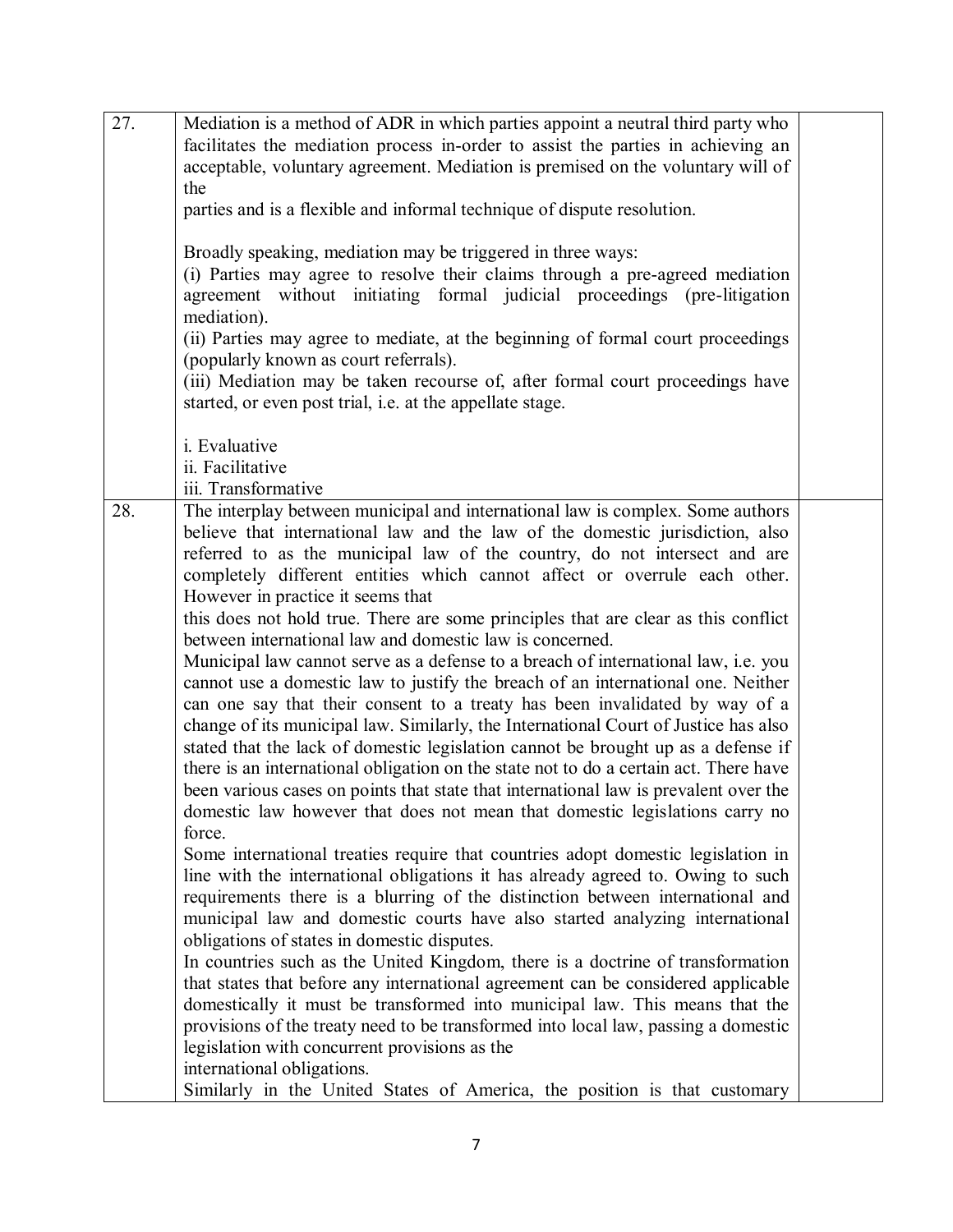|     | international law is federal law and if the federal courts in the US determine it to    |  |
|-----|-----------------------------------------------------------------------------------------|--|
|     | be binding then it's binding on the state courts as well. However, no act of            |  |
|     | legislature may be invalidated merely on the basis of a violation of customary          |  |
|     | international law. The US Supreme court believes that there should be respectful        |  |
|     | consideration to be given to the                                                        |  |
|     | interpretation of international treaties however a domestic rule to the contrary        |  |
|     | would be given supremacy over those provisions.                                         |  |
| 29. | Free Legal Aid under Criminal Law to the accused in criminal proceedings,               |  |
|     | appeals and jails. In 1960, the Union Government initiated the national legal aid       |  |
|     | scheme which faced financial shortages                                                  |  |
|     | and died a natural death. In 1973, in the second phase, the Union Government            |  |
|     | constituted a committee under the chairmanship of Justice Krishna Iyer to               |  |
|     | develop a legal aid scheme for states. The Committee devised a strategy in a            |  |
|     | decentralized mode with legal aid committees in every district, state and the           |  |
|     | centre. A committee on                                                                  |  |
|     | judicature was set up under the chairmanship of Justice P N Bhagwati to                 |  |
|     | implement the legal aid scheme. This Committee suggested legal aid camps and            |  |
|     | nyayalayas in rural areas and recommended the inclusion of free legal aid               |  |
|     | provision in the Constitution. In 1980, the Committee on National                       |  |
|     | Implementation of Legal Aid was constituted with Justice Bhagwati was its               |  |
|     | head. Subsequently, the Parliament enacted                                              |  |
|     | the Legal Services Authorities Act, 1987.                                               |  |
|     | The 1976 amendment of the Constitution inserted Article 39-A in the                     |  |
|     | Constitution which is as follows: Equal Justice and free legal aid: The State shall     |  |
|     | secure that the operation of the legal system promotes justice, on a basis of equal     |  |
|     | opportunity, and shall, in particular, provide free legal aid, by suitable legislation  |  |
|     |                                                                                         |  |
|     | or schemes or in any way, to ensure that opportunities for securing justice are         |  |
|     | not denied to any citizen by reason of economic or other disabilities. The              |  |
|     | wording of Article 39-A reiterates that kind of an equality which shall promote         |  |
|     | access to justice for all by creating equal opportunity. That this constitutional       |  |
|     | guarantee that was often violated than observed is visible in many of the cases         |  |
|     | brought before the courts including the apex court. Among many crucial reasons          |  |
|     | for this, it is evident that a technical application of statutory law or constitutional |  |
|     | obligation is inadequate. Only a fair procedure can ensure the concept of               |  |
|     | equality and access to justice.                                                         |  |
| 30. | An Advocate has a duty to act in a dignified manner, to respect the court, not to       |  |
|     | communicate with a judge in private and impair impartiality, not to act in an           |  |
|     | illegal                                                                                 |  |
|     | manner towards the opposition, to refuse to represent clients who insist on             |  |
|     | adopting unfair means. In addition, being an office of the Court, an Advocate is        |  |
|     | expected to uphold and maintain the values of the profession.                           |  |
|     | Furthermore, an Advocate's duty towards the client include being bound to               |  |
|     | accept briefs, not to withdraw from service, not to appear in matters where             |  |
|     | he/she is a witness, not to suppress material or evidence. An Advocate also had         |  |
|     | to maintain client confidentiality and not to instigate litigation or to charge         |  |
|     | contingency fee (fee depending on success or favourable result of matters).             |  |